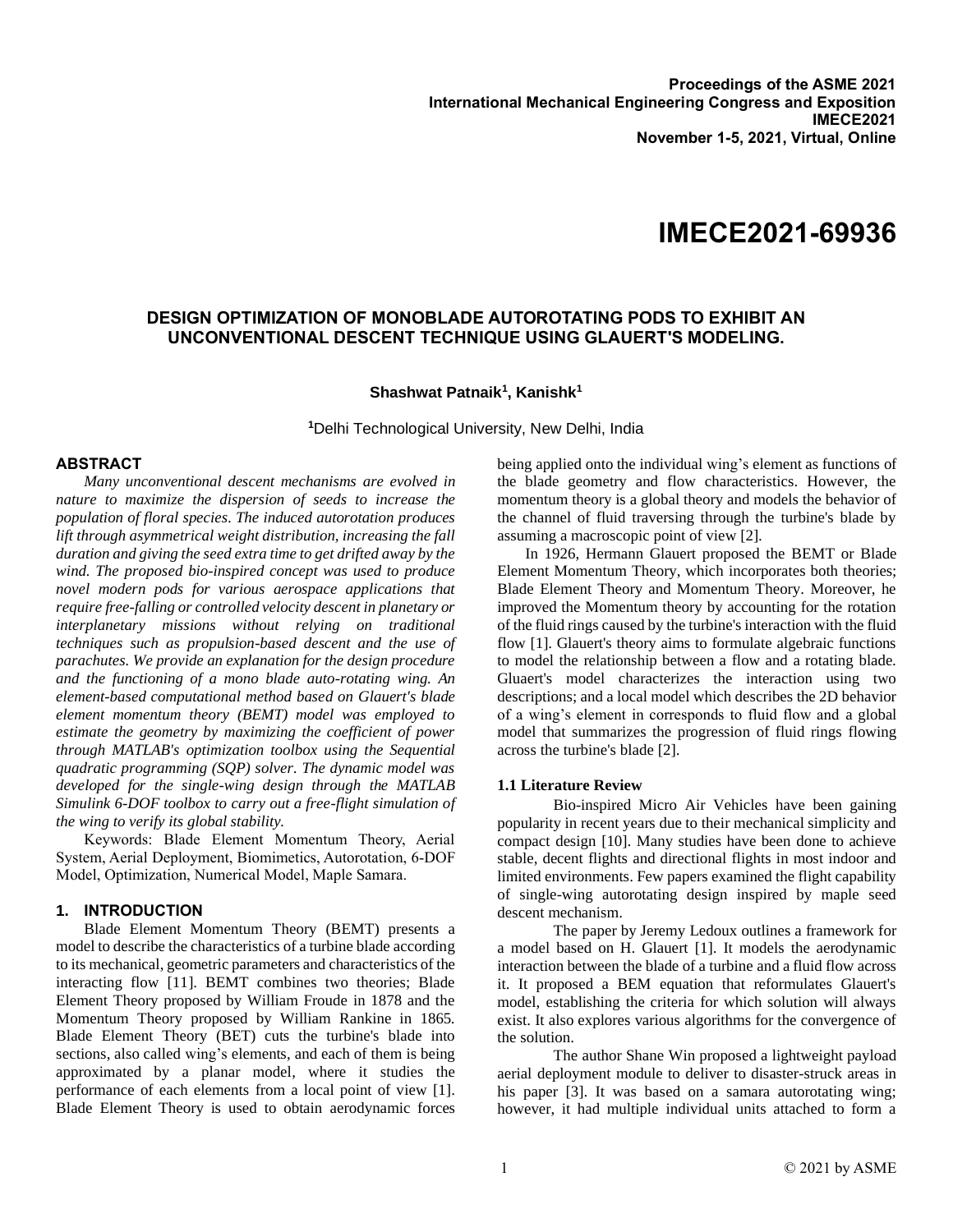collective rotor hub. The rotor had a simple release mechanism to enable individual wings to separate to adapt to different mission requirements. Each blade has a control surface whose angle can be changed to reach its required destination. Moreover, the author conducted experiments using a motion capture system to evaluate the collective rotor hub and individual wings control performance in real-world conditions.

Shane Kyi Hal Win's paper presents a chordwise optimization for a single wing in steady-state autorotative flight [4]. An actuator is present in the wing to control the descent's direction by changing its angle of attack. Further, they performed numerical analysis and vertical wind tunnel simulation to verify the design's stability under various conditions.

The paper by Kapil Varshney investigates how a maple seed reaches its steady-state helical autorotation motion using a high-speed digital camera [5]. They discovered that aerodynamic forces are not entirely responsible for its autorotation. The authors identified three essential parameters which dictate its helical motion. They determined that the coupling between aerodynamic torque and rigid-body dynamics separates the maple seed's flight pattern from various other autorotation cases.

All of the examined papers and articles failed to produce a comprehensive and well explained process of calculating and estimating the wing shape parameters. This paper aims at filling that void in the knowledge.

#### **1.2 Free Body Diagram**

The maple seed accomplishes its autorotating state due to three essential factors. One of them is asymmetricity in the mass distribution, i.e. center of mass is present far away from seed's centroid. Another reason is aerodynamic damping, which initiates a tilt of the seed, leading to its helical motion due to rigid-body dynamics. The last factor is the aerodynamic forces, which are responsible for balancing the weight of the seed and centrifugal force [5].



**FIGURE 1:** FREE BODY DIAGRAM OF MONO-BLADE POD

The *figure 1*, illustrates the free-body diagram of the proposed mono-blade pod design. Inertial coordinate *XYZ* is assumed. The origin of the inertial coordinate frame coincides with the center of mass of the mono-blade pod. Moreover, the gravitational force  $(F_q)$  aligns with the *z*-*axis* in the same

direction such that the gravitational acceleration is positive. The angle of attack of the wing is represented by  $\varphi$ . Due to the autorotation of the wing, the lift  $(L)$  is generated perpendicular to the wing. Further, drag  $(D)$  is generated along the wing. Lift and drag forces of the wing generate the cumulative normal and axial forces [8]. The position of the center of mass of the monoblade pod with respect to the *XYZ* coordinate is represented by  $p = (p_x, p_y, p_z)$ , the angular position is represented by  $\emptyset$  =  $(\varphi, \theta, \psi)$ . Similarly, its translation velocity is represented by  $v = (v_x, v_y, v_z)$  and angular velocity  $\omega = (\omega_x, \omega_y, \omega_z)$  with respect to XYZ coordinate system [8].

## **2. OPTIMIZATION FOR WING'S CHORD FUNCTION**

The *Figure 1* shows the prototype of the design, a single wing autorotating pod. The design primarily consists of a body (to house the electronics) and a wing. The design provides a simple mechanism to replace the wing and change the wing's angle of attack. The wing is a critical component as it produces the majority of the aerodynamic forces necessary for the autorotation of the mono-blade pod. The mono-blade pod design has a specified footprint, limiting the length and the area of the wing. Hence, the planform or chordwise optimization of the wing to achieve a maximum coefficient of power is quintessential. Since the scale of the mono-blade pod is relatively small, airfoil and wing twist and chamber were not considered for the optimization; to simplify the fabrication process. Instead, the wing was considered to be a flat plate of small thickness.

#### **2.1 Glauert's Model**

Glauert's model is implemented due to the similarities between the pod's wing and turbine blade interacting with the airflow [1]. The model is derived from Blade Element Momentum Theory. It divides the wing into multiple sections, which generates its own aerodynamic forces. Glauert's establish a relationship that characterizes the interaction between a flow and a section of the rotating wing.

The flow is assumed to be incompressible, horizontal and the air-stream is steady, which implies that the left and right neighborhood of the wing has the same velocity  $U_0$ . Moreover,  $U_{-\infty}$  and  $U_{+\infty}$  is denoted as the upstream and downstream flow velocities, respectively [1]. Glauert's Model disregards the interaction between consequent wing elements. Nevertheless, only one section of the wing is considered and assumed to have a constant rotation speed Ω. A fixed value parameter is taken:

$$
\lambda = \frac{\Omega r}{U_{-\infty}}\tag{1}
$$

Where *'r'* represents the distance between the specific wing's element to the rotation axis, which in this model is assumed to be at the center of gravity of the pod. As  $\Omega$  is assumed to be constant in steady-state,  $\lambda$  is only a function of 'r' i.e.  $\lambda =$  $f(r)$ . Hence, the variable  $\lambda$  is used to describe the location of the wing's element with respect to the axis of rotation.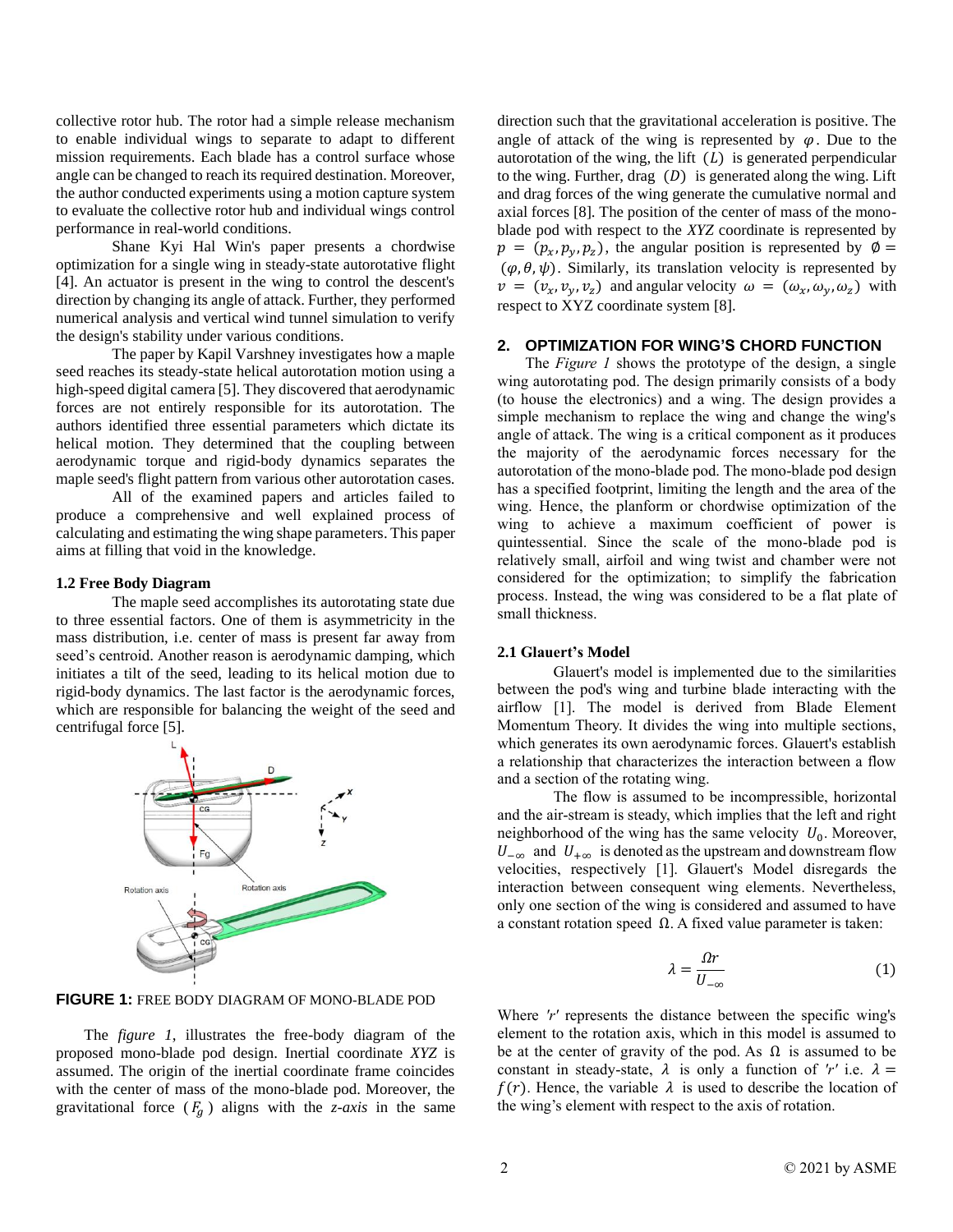

**FIGURE 2:** FORCES ON WING'S ELEMENT DURING AUTOROTATION

Glauert's Model presents the system for each wing's element by relating the variables  $a, a'$  and  $\varphi$  associated with a ring of fluid that interacts with the element of the wing [2]. The variable  $\alpha$  denotes the axial induction factor and defined by:

$$
a = \frac{U_{-\infty} - U_0}{U_{-\infty}} \tag{2}
$$

The variable  $a'$  denotes the angular induction factor and defined by:

$$
a' = \frac{\omega}{2\Omega} \tag{3}
$$

Where,  $\omega$  denotes the rotation speed of the ring of fluid. The variable  $\varphi$  is the relative angle of deviation of the ring [12]. It is defined by:

$$
\tan \varphi = \frac{1 - a}{\lambda (1 - a')} \tag{4}
$$

The relative speed or the apparent fluid speed is represented by  $U_{rel}$  perceived from the wing's element. Relative speed can be represented using the definition of  $\varphi$ , we get:

$$
U_{rel} = \frac{U_0}{\sin \varphi} \tag{5}
$$



**FIGURE 3:** ILLUSTRATION OF WING ELEMENT FOR POD

The aerodynamic forces on the wing's element, for a given lift coefficients  $C_L$  and drag coefficient  $C_D$  are given as:

$$
dL = C_L(\alpha) \frac{1}{2} \rho U_{rel} c_{\lambda}(r) dr \qquad (6)
$$

$$
dD = C_D(\alpha) \frac{1}{2} \rho U_{rel} c_{\lambda}(r) dr \qquad (7)
$$

Where,  $\rho$  denotes the density of the fluid, and the variable  $\alpha$ is the effective angle of attack which is the angle between the chord and the direction of flow i.e.  $\alpha = \varphi - \gamma \lambda$ , where,  $\gamma \lambda$  is the twist or local pitch angle. Components,  $dD$ , and  $dL$  are the elementary drag and lift forces generated by wing's element of thickness  $dr$  and has a chord represented by the function  $c_{\lambda}(r)$ . It is assumed that the coefficients  $c_{L}$  and  $c_{D}$  are only a function of  $\alpha$  because the flow is assumed to be low Reynold number [9]. In our model, flat plate airfoil is implemented; hence the function for  $C_L$  and  $C_D$  are obtained from paper by Jones [6].

$$
C_D = \frac{2\pi \sin^2 \alpha}{4 + \pi \sin \alpha} \tag{8}
$$

$$
C_L = \frac{2\pi \sin \alpha \cos \alpha}{4 + \pi \sin \alpha} \tag{9}
$$

In the paper by Varshney, tip losses are indicated to affect the maple seed's autorotation significantly. Glauert's Momentum Theory assumed that the forces on the fluid flow from the wing are constant in each annular element. Though, that represents a rotor system with an infinite number of wings. However, for the system like maple seed, where there is only one wing, Glauert further modified the BMET theory to include the flow over the tip of the wing. It implemented the circulation of the fluid, which exponentially decreases to zero along the length of the wing i.e.  $r \rightarrow R$ . Glauert used the Prandtl Tip Function denoted as  $F_{\lambda}$  [13].

$$
F_{\lambda}(\varphi) = \frac{2}{\pi} \cos^{-1} \left( \exp \left( -\frac{\frac{B}{2\left(1 - \frac{r}{R}\right)} \right) \left( \frac{B}{\sqrt{R}} \right) \sin \varphi \right) \tag{10}
$$

Where, *B* represents the number of wings in the system, *R* is the length of the wing, and *r* is the distance of the wing's element from the rotation axis.

Glauert's Model of BEMT provides a method to evaluate and optimize the efficiency and the performance of the given geometry rotor system. It provides a function to optimize the  $\gamma \lambda$  and  $c_{\lambda}(r)$ . Through, Glauert's Model, we can optimize the chord function for a given wing to acquire a desired coefficient of power  $C_p$ , which corresponds to the ratio of received energy to the captured energy. In the paper by Ledoux, presents function for coefficient of power  $C_p$  deceived from Glauert's Model [1].

$$
C_p(\gamma \lambda, c_\lambda(r), \varphi, a, a') = \frac{8}{\lambda^2_{max}} \int_{\lambda_{min}}^{\lambda_{max}} \lambda^3 J_\lambda(\gamma \lambda, c_\lambda(r), \varphi, a, a') d\lambda \quad (11)
$$

Where,  $J_{\lambda}$  is:

$$
J_{\lambda}(\gamma\lambda, c_{\lambda}(r), \varphi, a, a') = F_{\lambda}(\varphi) a' (1 - a) \left(1 - \frac{C_D(\varphi - \gamma\lambda)}{C_L(\varphi - \gamma\lambda)} \tan^{-1} \varphi\right)
$$
 (12)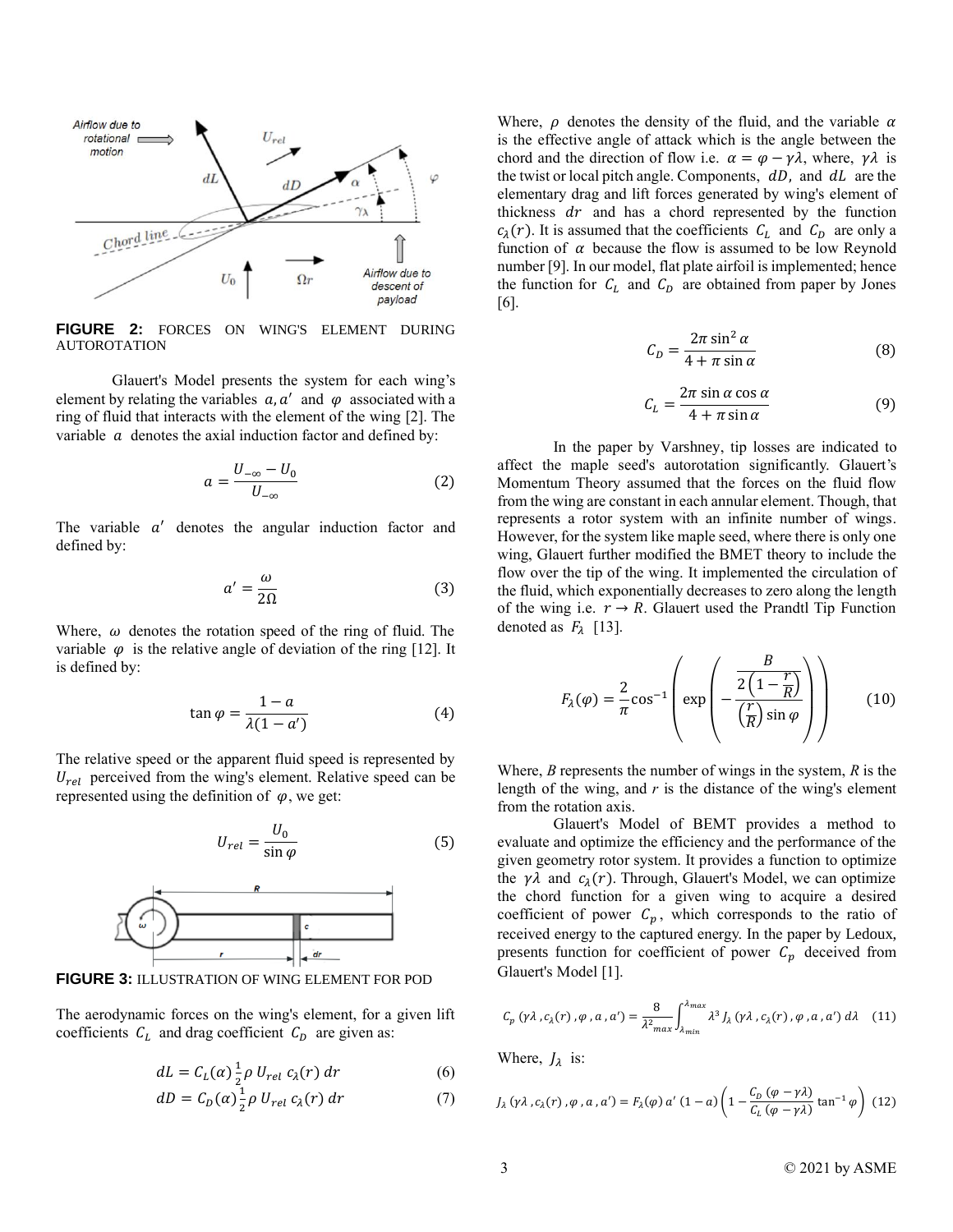#### **2.2 Optimization**

It is quintessential to decrease the descent velocity of the pod below its terminal speed. The function for the coefficient of power obtained from Glauert's Model gives the relationship between the chord function  $c_{\lambda}(r)$  and coefficient of power. The optimization to maximize the coefficient of power  $C_p$  will yield a wing's planform design or chord at each *r*. It is assumed that the airflow is in a steady-state, and the pod is descending into undisturbed clean air.

The wing is assumed to be a flat plate airfoil, where the  $C_L$  and  $C_D$  are given by *equations* 8-9. The wing is considered to have no twist i.e.  $\gamma \lambda = 0$ . The objective of the optimization is to obtain the chord function  $c_{\lambda}(r)$  defined by *equation 13*, which is assumed to a polynomial of the five-order polynomial. Further increasing the polynomial order neither alters the wing shape nor improves the quality of the leading and trailing edge. The polynomial chord function ensures that the leading and trailing edge are smooth and continuous.

$$
c_{\lambda}(r) = a_5 r^5 + a_4 r^4 + a_3 r^3 + a_2 r^2 + a_1 r^1 + a_0 r^0 \quad (13)
$$

Moreover, to ensure chord at every *r* does not reach impractical values, the chord function  $c_{\lambda}(r)$  is bounded within  $c_{max}$  and  $c_{min}$ , i.e. 0.01m and 0.04m respectively. Moreover, the length of wing is also constrained to  $R = 0.25m$ .

$$
C = [c \in \mathbb{R} \mid c_{min} < c_{\lambda}(r) < c_{max}] \tag{14}
$$

It is evident from the function that increasing the area of the wing increases the coefficient of power, however it also makes the overall pod heavier. Using inequality constraints, the wing area is constrained to have a reasonable weight.

$$
A_{min} < \int_0^R c_\lambda(r) \, dr \, A_o < A_{max} \tag{15}
$$

Further, for each wing's element, net moment is constrained to be zero. It is assumed that aerodynamic forces act at quarter of chord length from the leading edge of a wing's element. Whereas, the body forces like gravitational force are acting at the CG of the body.

$$
M_{net} = \int M dr = 0 \tag{16}
$$

With the constrained defined above, first the wing is divided into 1000 elements. Further, the value of axial induction factor (a) angular induction factor (a) and relative angle deviation  $(\phi)$  are guessed for each wing's element by initializing the guessing algorithm with some arbitrary values of  $a$  and  $a'$ along with functions for the coefficient of lift and drag for a rectangular slab. The estimated values of  $a, a',$  and  $\varphi$  are then used in the objective function *equation 17* to derive the coefficient of power. The algorithm as shown below, is used to optimize for maximum coefficient of power  $C_p$  using

fmincon function in MATLAB optimization toolbox through Sequential Quadratic Programming (SQP) solver.

$$
C_p(\gamma \lambda, c_\lambda(r), \varphi, a, a') = \frac{8}{\lambda^2 \max} \int_{\lambda_{min}}^{\lambda_{max}} \lambda^3 J_\lambda \, d\lambda \qquad (17)
$$

Where,  $J_{\lambda}$  is:

$$
J_{\lambda}(\gamma\lambda, c_{\lambda}(r), \varphi, a, a') = F_{\lambda}(\varphi) a' (1 - a) \left(1 - \frac{C_{D}(\varphi - \gamma\lambda)}{C_{L}(\varphi - \gamma\lambda)}\tan^{-1}\varphi\right)
$$
 (18)

**Algorithm: Input:** Tol > 0,  $\alpha \to C_L(\alpha)$ ,  $\alpha \to C_D(\alpha)$ ,  $\lambda$ ,  $\gamma_\lambda$ ,  $\sigma_\lambda$ ,  $F_\lambda$ ,  $x \to \psi(x)$ Initial guess: a, a' **Output:**  $a, a', \varphi$ Set  $err := Tol + 1$ Define the function for  $C_l$  and  $C_d$  using equations 8 and 9 **while** err > Tol **do** Set  $\varphi := \text{atan} \left( \frac{1-a}{1+ax} \right)$  $\frac{1}{\lambda(1+a')}\big)$ Set  $a := \frac{1}{\sin^2}$  $\frac{1}{\sin^2 \varphi}$  ( $C_l(\varphi)$  cos  $\varphi + C_d(\varphi)$  sin  $\varphi$ ) Set  $a' := \frac{1}{1 \sin \theta}$  $\frac{1}{\lambda \sin^2 \varphi} (C_l(\varphi) \sin \varphi - C_d(\varphi) \cos \varphi)$ Set  $err := \left| \tan \varphi - \frac{1-a}{1} \right|$  $\frac{1-a}{\lambda(1-a')}$ 

**end while**

The objective function and constraints were modified to obtain four different wing shapes, whose effects will be examined later.

- WI is the wing, where coefficient of power  $C_p$  is maximized. However, flow over wing tip is ignored, hence the Prandtl Tip Function is assumed to be unity i.e.  $F_{\lambda}(\varphi)$ =1. Moreover, the moment constraint is disregarded.
- $W2$  is the wing, where coefficient of power  $C_p$  is maximized. Similar to *W1*, flow over wing tip is ignored i.e.  $F_{\lambda}(\varphi) = 1$ , however the moment constraint is considered throughout the optimization.
- $W3$  is the wing, where coefficient of power  $C_p$  is maximized and flow over the wing tip is taken into account i.e.  $F_{\lambda}(\varphi)$  is given by *equation 10*. Moreover, moment constraint is considered throughout the optimization.
- *W4* is an arbitrary rectangular wing of length *R* and width of  $c_{max}$ . It acts as a control wing in simulation.

#### **3. 6-DOF SIMULATION**

Conducting a comprehensive six Degree of Freedom simulation is a necessity to verify and test the generated wing models. The simulation was done in MATLAB R2019B Simulink, using the 6-DOF Euler angles block. The calculation for the present state of the body is done by accessing the forces and moments incident on the body and then the calculation of the current state based on the values of the previous state. Here, two kinds of coordinate systems are used, one is fixed to the ground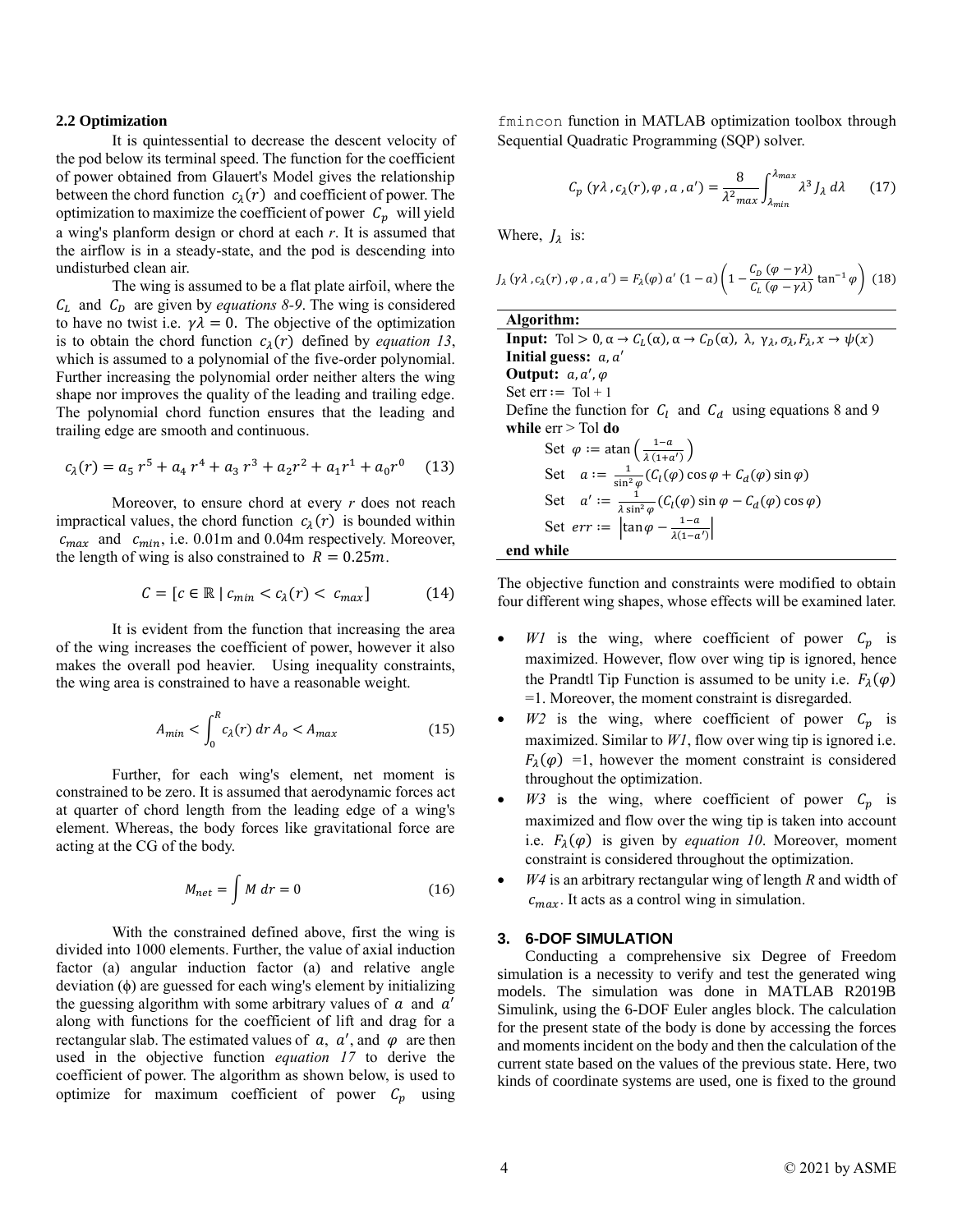and is called the 'Earth Coordinate system' and the 'Body reference system'.



#### **FIGURE 4:** COORDINATE SYSTEM IN SIMULINK

The body's translatory motions are described by  $F_h$ , which contains the net forces in  $x_b, y_b$ , and  $z_b$  directions on the body:

$$
F_b = m (V_{b'} + \omega V_b) \tag{19}
$$

where  $\omega$  are the rotation rates in the body frame of reference. The rotatory behavior is determined by the Moments which act on the body:

$$
\overline{M}_B = \begin{bmatrix} L \\ M \\ N \end{bmatrix} = I\overline{\omega} + \overline{\omega} \times (I\overline{\omega}) \tag{20}
$$

$$
I = \begin{bmatrix} I_{xx} & -I_{xy} & -I_{xz} \\ -I_{yx} & I_{yy} & -I_{yz} \\ -I_{zx} & -I_{zy} & I_{zz} \end{bmatrix}
$$
 (21)

An element-based force and moment calculation was performed to determine the net force and moment on the body. The only force acting in the fixed direction w.r.t Earth Coordinate System is gravity, which means that it needs to be transformed to the Body Coordinate System to calculate its effect.

The expression for gravity force transformation for a body of mass *m* is given by the following equations.

$$
F_{g,e} = mg \tag{22}
$$

$$
F_{g,b} = R \times F_{g,e} \tag{23}
$$

$$
R = R_z(\psi) R_y(\theta) R_x(\phi) \tag{24}
$$

$$
R = \begin{bmatrix} \cos(\psi) & -\sin(\psi) & 0 \\ \sin(\psi) & \cos(\psi) & 0 \\ 0 & 0 & 1 \end{bmatrix} \begin{bmatrix} \cos(\theta) & 0 & \sin(\theta) \\ 0 & 1 & 0 \\ -\sin(\theta) & 0 & \cos(\theta) \end{bmatrix}
$$

$$
\begin{bmatrix} 1 & 0 & 0 \ 0 & \cos(\phi) & -\sin(\phi) \\ 0 & \sin(\phi) & \cos(\phi) \end{bmatrix}
$$
 (25)

Where R is the rotational transformation matrix, dependent on the roll  $(\phi)$ , pitch  $(\theta)$ , and yaw  $(\psi)$  angle of the body w.r.t the fixed Earth Coordinate System.

The element forces and moments by the aerodynamics of the wing are primarily the net vertical lift acting in the negative  $z_b$  direction, the net axial moment by the elemental drag around the  $z_b$  axis, and the Lateral wing moment along the wing axis  $x<sub>b</sub>$ . The vertical forces encountered by an individual element is given by:

$$
F_{(z,b)} = \int_0^r \frac{1}{2} c_l \, v_{res}^2 \, c(r) dr + \int_0^r \frac{1}{2} c_d \, v_{res}^2 \, c(r) dr \quad (26)
$$

Where  $c_l$  and  $c_d$  are calculated at an effective angle of  $(\theta - \phi_e)$  and  $v^2_{res} = \omega_b^2 + (r \omega_{z,b})^2$ .  $c_\lambda(r)$  is the chord function determined by the chord optimization techniques. The net force vector can be expressed as:

$$
F = F_{g,b} + \begin{bmatrix} 0 \\ 0 \\ -F_{(z,b)} \end{bmatrix}
$$
 (27)

The net vertical forces are assumed to be centralized on the Centre of Gravity of the body due to the fact that these forces become radially symmetrical once reaching a high rotation rate and their net effect is only noticed along the  $z_b$  axis. These forces work together against the gravitational force  $F_{g,b}$  to produce lift in the body.

The net moment encountered by the body comes from two sources, the forces of drag through which the wing rotates around the  $z_b$  axis and the individual moment of the wing element around the chord axis. The moment equations can be written as following:

$$
M_{z,b} = \int_{0}^{R} \frac{1}{2} c_d \ v_{res}^2 c(r) \ r \ dr - \int_{0}^{R} \frac{1}{2} c_l \ v_{res}^2 c(r) \ r \ dr \quad (28)
$$

$$
M_{x,b} = \int_{0}^{r} \frac{1}{2} c_m v_{res}^2 c(r) r^2 dr
$$
 (29)

$$
M = \begin{bmatrix} M_{x,b} \\ 0 \\ M_{z,b} \end{bmatrix}
$$
 (30)

Where  $c_l$  and  $c_d$  are calculated at an effective angle of ( $\theta$  –  $\phi_e$ ) and  $v^2_{res} = \omega_b^2 + (r \omega_{z,b})^2$ . *R* is the maximum radial distance of the Wing and  $c_{\lambda}(r)$  is the optimized chord function.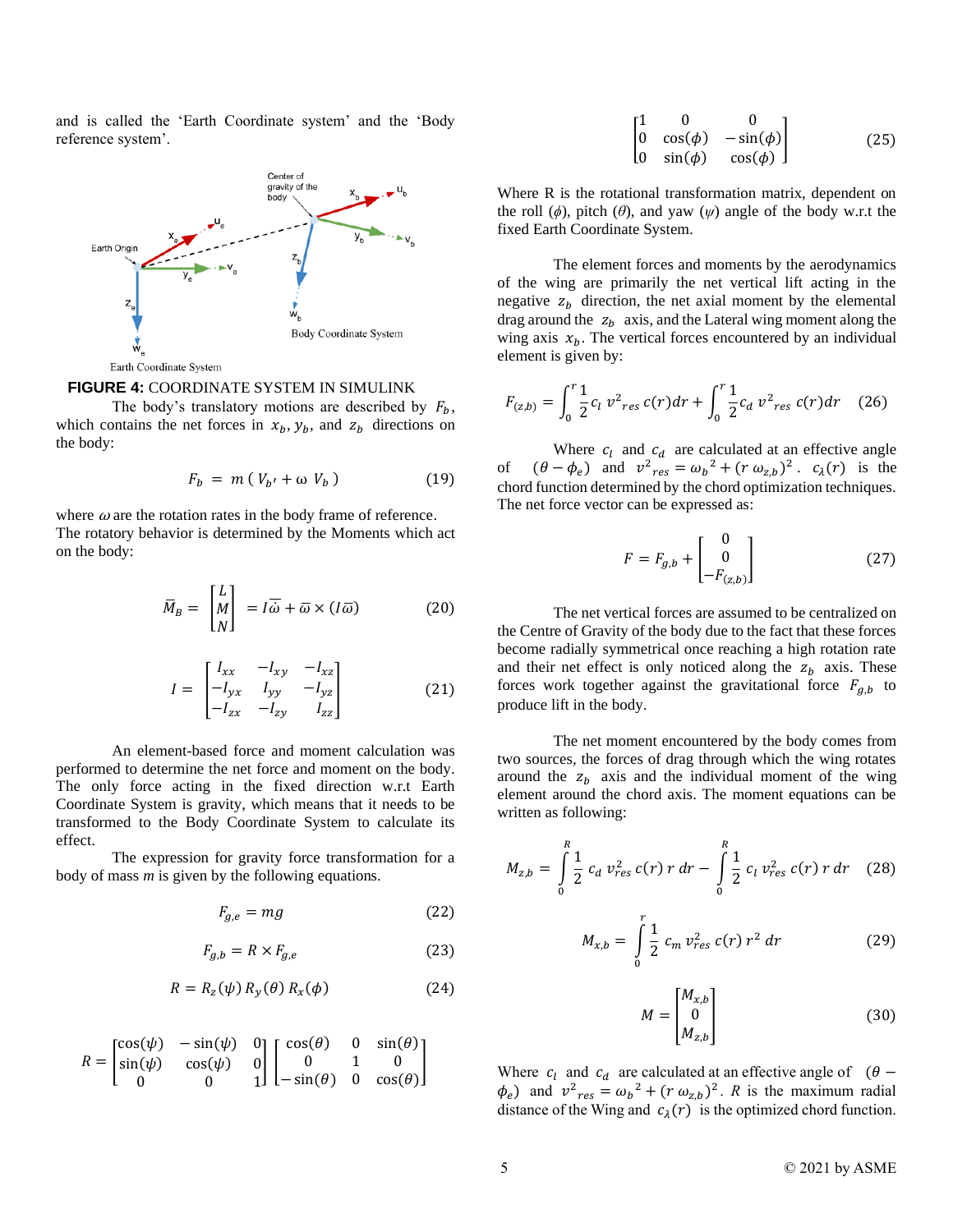

**FIGURE 5** SIMULINK MODEL CREATED FOR 6DOF SIMULATION OF THE SELECTED WING CANDIDATES. [7]

To setup the simulation in Simulink, an initialization quantity of *1e-12* is added to all the components of the Force and Moment for time less than *1e-3s* for numerical stability. The Simulink *6- DOF* [7] block takes in the  $F_{xyz}$  and  $M_{xyz}$  from the special functions eleforce and elemoment. These functions perform aforementioned numerical calculations on the wing profile which is defined by the variable '*x'*. *'x'* is the vector containing the coefficients of the  $c_{\lambda}(r)$  polynomial defining the chord length w.r.t. the radial distance. Since this is a fixed mass simulation, the mass and inertia are previously given to the block. The functions eleforce and elemoment takes in the  $V_b$ , the roll ( $\phi$ ), pitch ( $\theta$ ), yaw ( $\psi$ ) angles and  $\omega_b$  of the current state to modify the forces and moments for the next state calculation. A separate block is required to convert the fixed gravitational acceleration to the dynamic coordinate system of the body. It is then added with the other forces together and fed into the '*6-DOF block*'[7]. These conditions are analogous to the conditions we are expecting it to be released. They system is assumed to working under standard atmospherics condition. The initial rest state is chosen to study the system states during transition from free fall to auto-rotation. The wing here, starts from the rest. The initial angle from which the wings are released is

$$
\left[\phi_0 \quad \theta_0 \quad \psi_0\right] = \left[0 \quad \frac{\pi}{3} \quad 0\right] \tag{31}
$$

## **4. RESULT AND DISCUSSION**

The coefficient of the chord function  $c_{\lambda}(r)$  was optimized using MATALB fmincon function to maximize the coefficient of power  $C_p$ . Four different wings were obtained by varying the constraints and objective function, in order to evaluate the performance of ideal wing. Polynomial coefficients for W1, W2, W3 and W4 wings have been shown in *Figure 6*.



**FIGURE 6:** COEFFICIENTS OF CHORD FUNCTION FOR *W1*, *W2*, AND *W3*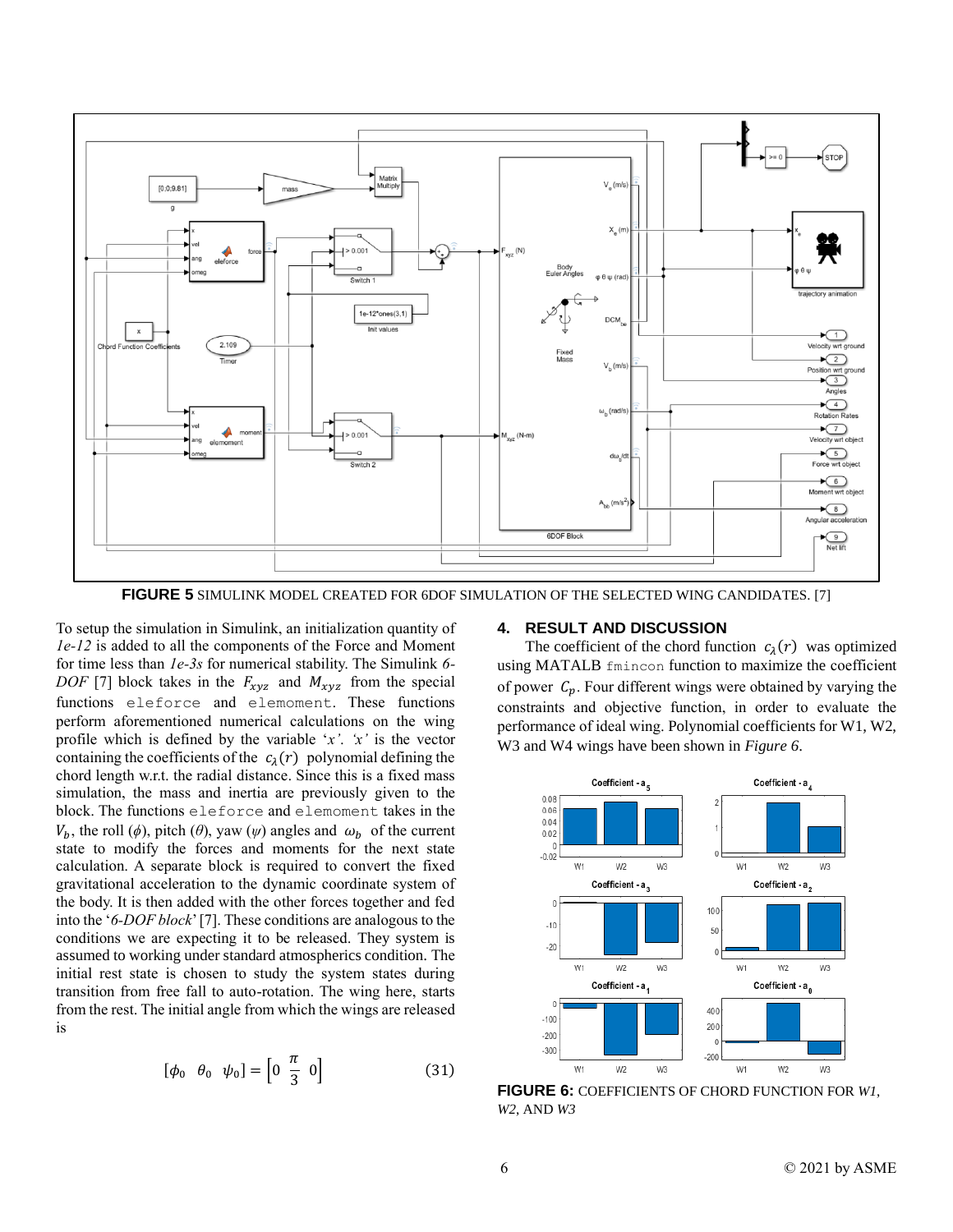| Parameter                       | Units    | W1                      | W <sub>2</sub>                                                                                                                                                                                                                                                                                                                                        | W3     | W4     |  |  |
|---------------------------------|----------|-------------------------|-------------------------------------------------------------------------------------------------------------------------------------------------------------------------------------------------------------------------------------------------------------------------------------------------------------------------------------------------------|--------|--------|--|--|
| Wing Length                     | R(m)     | 0.25                    | 0.25                                                                                                                                                                                                                                                                                                                                                  | 0.25   | 0.25   |  |  |
| Wing Area                       | $A(m^2)$ | 0.0179                  | 0.0208                                                                                                                                                                                                                                                                                                                                                | 0.0208 | 0.0156 |  |  |
| Coefficient of Power            | $C_P$    | 0.0140                  | 0.0066                                                                                                                                                                                                                                                                                                                                                | 0.0072 | 0.0048 |  |  |
| Mass                            | m (kg)   | 0.1218                  | 0.1229                                                                                                                                                                                                                                                                                                                                                | 0.1232 | 0.1207 |  |  |
| Moment of Inertia               |          |                         |                                                                                                                                                                                                                                                                                                                                                       |        |        |  |  |
|                                 |          |                         | $\begin{bmatrix} 1 \\ (g.mm^2) \\ -4.27-0.32 \end{bmatrix} \begin{bmatrix} 5.79 & 2.85 & -4.28 \\ 2.84 & 58.7 & -0.32 \\ -4.27-0.32 & 59.5 \end{bmatrix} .1^{-5} \qquad \begin{bmatrix} 6.93 & 3.24 & -2.22 \\ 3.24 & 28.8 & -0.65 \\ -2.23-0.65 & 30.8 \end{bmatrix} .1^{-5} \qquad \begin{bmatrix} 6.08 & 2.98 & -2.64 \\ 2.98 & 39.5 & -0.39 \\ -$ |        |        |  |  |
|                                 |          |                         |                                                                                                                                                                                                                                                                                                                                                       |        |        |  |  |
| <b>System Conditions</b>        |          | $\alpha = -0.15708 rad$ |                                                                                                                                                                                                                                                                                                                                                       |        |        |  |  |
| <b>Environmental Conditions</b> |          |                         | $\rho = 1.225 kg/m^3$ , $g = 9.81 m/s^2$                                                                                                                                                                                                                                                                                                              |        |        |  |  |
| Initial Parameters for Pod      |          |                         | $v_z = 0$ m/s, $\omega_z = 0$ rad/s, $z = 600$ m                                                                                                                                                                                                                                                                                                      |        |        |  |  |

#### **TABLE 1:** OPTIMIZED W1, W2, W3 AND W4 WING PARAMETERS AND SIMULATION PARAMETERS

The optimized chord function for *Wing 1* is denoted by *equation 32*, *Wing 2* is denoted by *equation 33*, and *Wing 3* is denoted by *equation 34*.

 $c_{\lambda}(r) = 0.063 r^5 - 4.52e^{-5} r^4 + 0.178 r^3 + 8.57 r^2$  $31.44 r - 22.76$ (32)  $c_{\lambda}(r) = 0.074 r^5 + 1.94 r^4 - 23.89 r^3 + 112.82 r^2$ 328.44  $r - 498.3$ (33)  $c_{\lambda}(r) = 0.063 r^5 + 1.04 r^4 - 18.3 r^3 + 116.84 r^2$  $198.78 r - 175.53$ (34)

The *W1, W2, W3* and *W4* wings outline is shown in the *Figure 7*, where the vertical axes represent the non-dimensional chord and horizontal axis represents the distance of wing's elements from the root of the wing. Moreover, all the wings are aligned on the horizontal axis or  $c_{\lambda}(r) = 0$ . It represents the quarter chord location where the center of pressure is assumed for each element under steady state.

The coefficient of power  $C_p$  for each optimized wing is shown in *table 1*. *W1* has the highest coefficient of power, however the stability of the obtained wing is poor as the moment constraint was not taken into account. It is evident that *W3* has the highest coefficient of power  $C_p$ , which implies that during autorotation the pod with wing *W3* will have the slowest descent velocity. *W2* wing had a coefficient of power 8.3% lower than *W3*. Nevertheless, it is noted that both wings *W2* and *W3* had a coefficient of power  $C_p$  higher than regular rectangular wing *W4*, about 27.2% and 33.3% higher respectively. W3 is the most ideal wing shape to have the most stable and lowest decent velocity in ideal conditions.



**FIGURE 7:** PLANFORM FOR OPTIMIZED WING *W1*, *W2*, *W3* AND *W4*

The optimized chord function for each wing were utilized to calculate the aerodynamic forces on the pod to calculate the  $F_{xyz}$  and  $M_{xyz}$  for 6-DOF simulation. Separates simulation were ran for each pod in the Simulink. From the *6- DOF* simulation data obtained from MATLAB R2019B Simulink with the initial conditions as explained earlier *equation 31*, the data on the velocities of the wing can be expressed with respect to time. The descent velocity  $v_z$  for *W1*, *W2*, *W3* and *W4* are represented in *Figure 8*.

From the graph, it is evident that all of the wings show very stable velocities during the autorotation phase of the flight. Pod with *W2* wing shape, maintains at a vertical descent velocity of ~26m/s, which is quite high in comparison to other candidates. The one with the lowest descent velocity is Pod design with *W3* wing, of about 8.7 m/s. Moreover, the *x* and *y* velocities also become stable after some time in all of the four-pod model.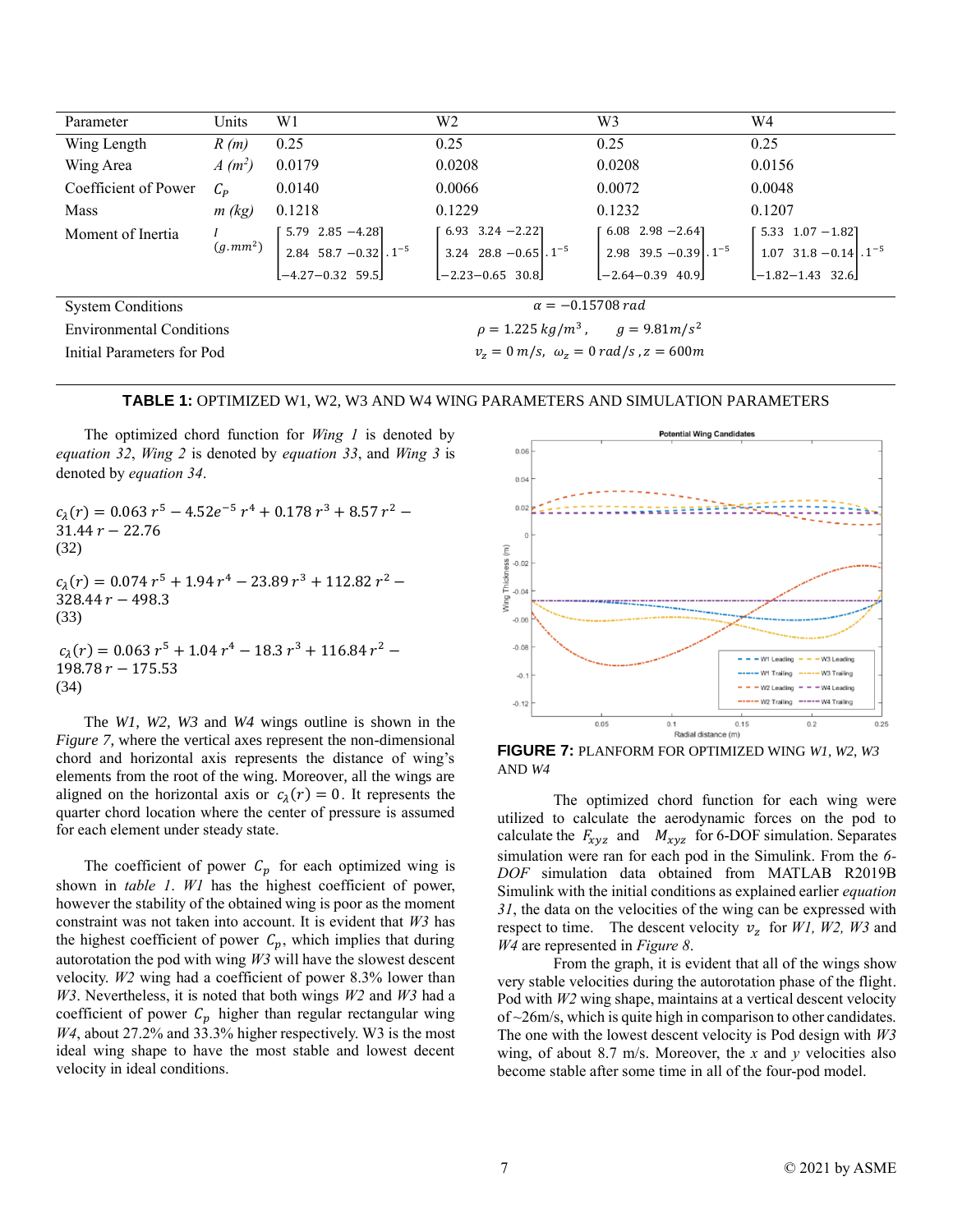

**FIGURE 8:** VELOCITY OF THE WINGS WITH RESPECT TO GROUND (m/s)



**FIGURE 9:** ROTATION RATE VARIATION OF THE WINGS (RAD/S)

The Rotation rate of the wings around the *z axis* also attain a stable value after some time progression as represented in *Figure 9*. It is observed that pod with *W2* wing attains the highest rotation rate of ~32 rad/s whereas the other wings attain a stable value of  $\sim$  5.8rad/s,  $\sim$  7.0rad/s and  $\sim$  8.1 rad/s for *W3, W1* and *W4* respectively. To further evaluate the stability of the systems while in autorotating phase of the flight, it is quintessential to examine the angular variation in *x axis* and *y axis* or the roll and pitch variation.

From *Figure 10*, it is apparent that each wing starts off at the initial conditions as mentioned before and eventually when reaching autorotation, the roll and pitch angles stabilize within 3 second of the flight. Yaw is not mentioned here as the autorotation is happening around the z axis.

The trajectory of each wing from the top after 20 seconds can be plotted as shown in *Figure 11*. As the wings reaches a tilt angle of about  $60^\circ$  around the *y axis*, the initial 'slide' towards the negative *x* direction is noticed. After achieving stable velocities in either direction, the mono-blade pod deviates from their path as shown in the *Figure 11*.



**FIGURE 10:** ANGULAR STABILITY OF WINGS



**FIGURE 11:** X-Y TRAJECTORIES IN IDEAL NO WIND CONDITIONS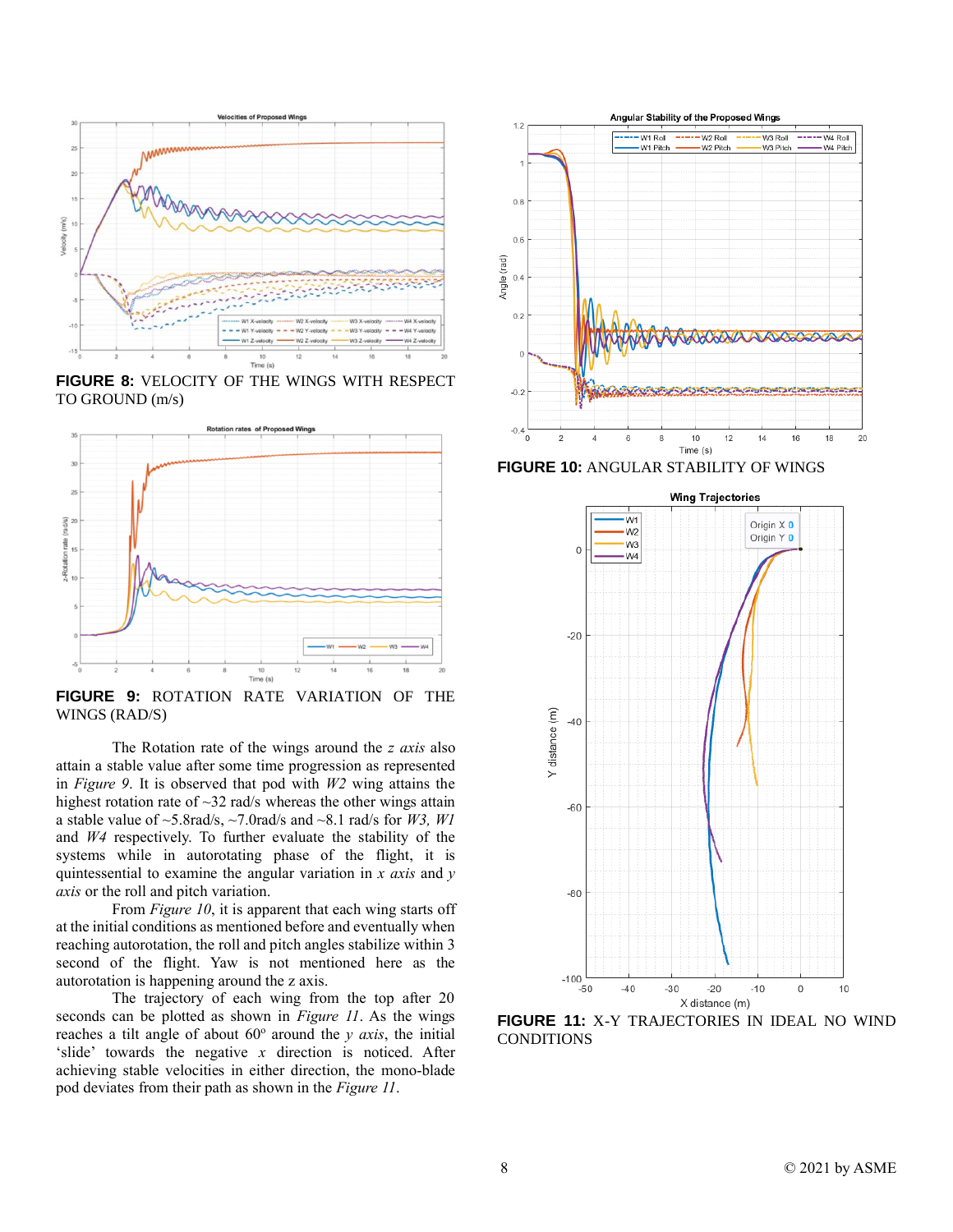| Wings                              | Units              | W <sub>1</sub> | W2        | W3        | W4        |
|------------------------------------|--------------------|----------------|-----------|-----------|-----------|
| Total Mass (Kg)                    | $m$ (kg)           | 0.1218         | 0.1229    | 0.1232    | 0.1207    |
| <b>Stabilized Descent Velocity</b> | $v_{z}$ (m/s)      | 9.9520         | 26.0586   | 8.6336    | 11.3478   |
| Stabilized $X -$ Velocity          | $v_x(m/s)$         | 0.5295         | $-0.4396$ | 0.2539    | 0.6216    |
| Stabilized $Y -$ Velocity          | $v_{v}$ (m/s)      | $-2.1076$      | $-1.0098$ | $-1.2415$ | $-1.5842$ |
| <b>Rotation Rate</b>               | $\omega_z$ (rad/s) | 6.6025         | 31.9851   | 5.7074    | 7.8747    |
| Stable Roll Angle Achieved         | rad                | $-0.1882$      | $-0.2183$ | $-0.1866$ | $-0.2016$ |
| Stable Pitch Angle Achieved        | rad                | 0.0863         | 0.1117    | 0.0883    | 0.0744    |

**TABLE 2:** SIMULINK 6-DOF SIMULATION RESULTS SUMMARY

W<sub>3</sub> which is moment stabilized by introducing moment constraint and tip loss corrections function during chordwiseoptimization, performs significantly better than the rest of the candidates. Summary of the simulation for each pod concept are given in *Table 2*.

The analysis of the tradeoffs in *Table 2*, the following conclusions can be obtained: The involvement of the tip loss along with the moment balance along the wing axis while calculating the wing shape has dramatically affected the vertical descent rate and the rotation rate. *W3* shows this quite aptly. The wing shows the lowest vertical descent rate with the lowest rotation rate among all the test cases. *W2*, which is the wing where only moment balance is considered, does not show much promise regarding the vertical descent velocity; instead, it offers maximum stability. *Figure 10* shows the exponential decrease in the roll and pitch vibrations, which settles at a stable position faster than any of the other test cases. This wing shape shows the most promise in controllability. If control surfaces are added to this design, it will produce a much more stable system than any other. By disregarding the moment constraints and well the tip loss factor, the spatial stability is significantly affected. Both the wings *W1* and *W4* travel greater distances from the starting point on their own even when no external forces or any other stimuli were there to disturb the system.

## **5. CONCLUSION**

In this letter, we presented an alternative method to design an unconventional descent method through Glauert's Model to optimize the shape of the wing. The mono-blade pod provides a silent and covert descent mechanism that requires no propulsive method. The proposed model performed close to biological maple seed. Moreover, the optimized wing resembles the shape of a maple seed. A Simulink model was successfully developed to recreate the non-linear flight model of the mono-blade pod. The 6-DOF simulation shows that the pod stabilizes itself due to autorotation, given that it is dropped at an angle. Through simulation and evaluating the coefficient of power, it is evident that the pod with a W3 wing had the ideal flight characteristics for a stable descent mechanism. W3 wing performed the best due to the inclusion of moment constraint and Prandtl Tip Function, which accurately models the flow across the tip.

To further validate our result, we can set up experimental experiments to verify the dynamic model and the flight characteristics of each wing under various real-life conditions. Future work consists of increasing the scale of the mono-blade pod concept to accommodate greater payload capacity. Further, various control methods could be implemented to guide the pod to a specific location or improve the flight's stability. The monoblade pod concept could be used in agriculture and environmental survey tools due to its compact nature and the low manufacturing cost, where various sensors could be housed within the main body.

## **REFERENCES**

[1] Ledoux, Jeremy, Riffo, Sebastián, and Salomon, Julien. "*Analysis of The Blade Element Momentum Theory*". HAL Archives No. hal-02550763. (2020).

[2] Chen, Xiaomin and Agarwal, Ramesh K. "*Inclusion of a Simple Dynamic Inflow Model in the Blade Element Momentum Theory for Wind Turbine Application*." AIAA Applied Aerodynamics Conference Vol. 32 (2014).

[3] Win, Shane Kyi Hla, Sufiyan, Danial, Soh, Gim Song, and Foong, Shaohui. "*Dynamics and Control of a Collaborative and Separating Descent of Samara Autorotating Wings*." IEEE Robotics and Automation Letters, Vol. 4 No. 3 (2019): pp. 3067- 3074.

[4] Win, Shane Kyi Hla, Tan, Chee How, Shaiful, Danial Sufiyan bin, Low, Jun En, G, and Foong Shaohui. 2017. "*The effects of chordwise wing optimization of single-winged samara in autorotation*." IEEE International Conference on Advanced Intelligent Mechatronics (2017): pp. 815-820.

[5] Varshney, Kapil, Chang, Song, and Wang, Z Jane. "*The Kinematics of Falling Maple Seeds and The Initial Transition To A Helical Motion*." London Mathematical Society Vol.25 No. 1 (2011).

[6] Jones, Alva Merle. "*Drag Coefficients for Flat Plates, Spheres, and Cylinders Moving at Low Reynolds Number in a Viscous Fluid*. " Master Thesis. Oregon State College. (1958).

[7] "*6DOF (Euler Angles).*" (2021). Mathworks.com. http://mathworks.com/help/aeroblks/6dofeulerangles.html.

[8] Kellas, Andreas. "*The Guided Samara: Design and Development of a Controllable Single-Bladed Autorotating*